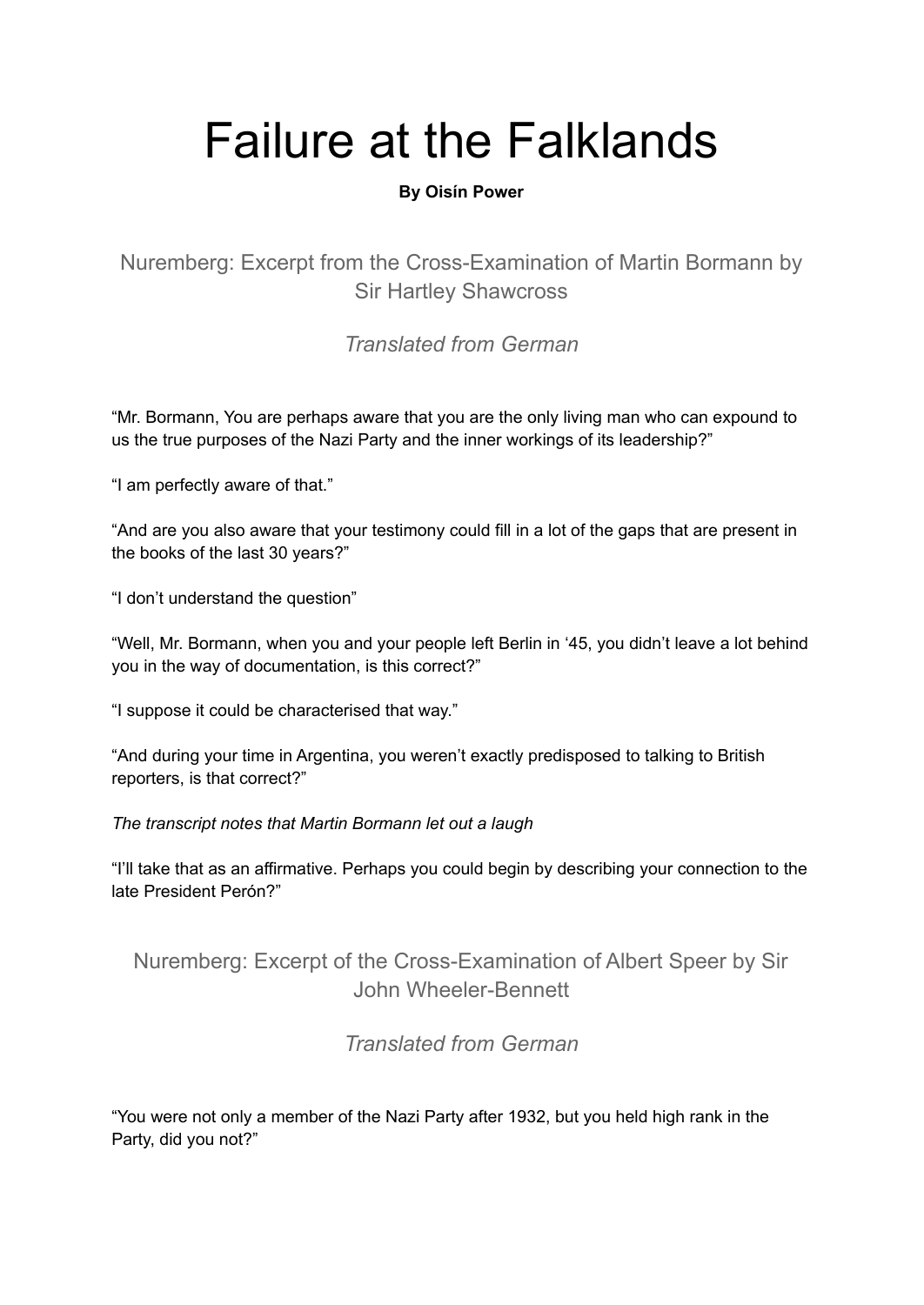#### "Correct"

"And in your service to Germany you held the title of Head of the Hauptamt fur Technik?"

"I was in charge of armaments and production, yes"

"And did you hold the same or similar position in the government of Juan Perón?"

"My job in President Perón's cabinet was to use my contacts to covertly obtain surplus military weapons to be used in the Falklands invasion. There was a lot of unused equipment in Germany at the end of the war, from Kar 98s to Panthers, and for a passport to Argentina, there were plenty of people prepared to bring some with them."

"Thank you Mr. Speer, is there anything else you'd like to bring to the attention of the court?"

"I will not plead for forgiveness or clemency, I regret nothing I did in the name of the German or Argentine people, ask yourself, after everything you've done, are you better than me? Because I doubt the Iron Lady is planning on keeping these prisoners she's taking"

# Combat Report from San Carlos "Bomb Alley"

-At 0230 on May 21st, 1972, British troops began disembarking at Ajax Bay and Port San Carlos, in an effort to retake the Islands from the occupying Argentine troops.

-At 0245 British soldiers heard the sound of multiple propeller engine aircraft approaching, but due to the propeller engines, it was initially misreported as a civilian flight.

-At 250 between 40 & 70 Ju-87 "Stuka" bombers appeared over the horizon, 2 Battalion Parachute attempted to organise, but lacked the immediate firepower to deal with the threat

-Initial casualties were high as the bombing commenced, with German bomber ace Hans-Ulrich Rudel allegedly coming out of retirement to personally lead the attack.

-With the backbone of his forces broken, British ground commander issued an immediate evacuation order, back to the more covered highground

-At 0300 6 Harrier Jump Jets were deployed to search for the squadron of Stukas, but this search would prove ultimately in vain, and the decision to go looking for the planes instead of providing air cover would be one of the most controversial moves of the campaign

-Argentine Artillery opened fire on the British position, but was largely rendered ineffective due to the entrenchments thrown up by the retreated forces

-At 0355 The HMS Intrepid and HMS Fearless were moved into position to begin providing naval counter bombardment against the Argentine guns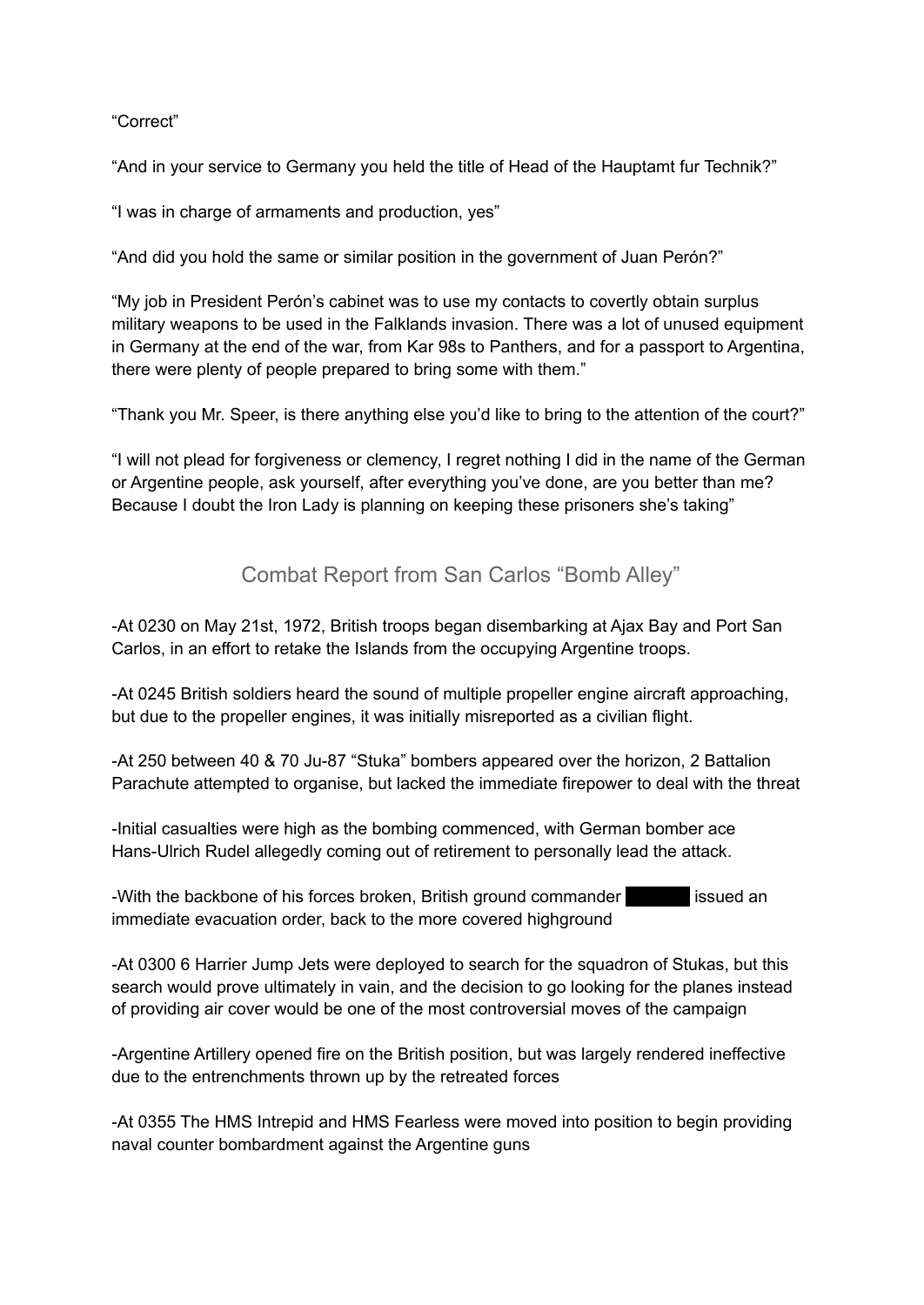-The shelling on both sides continued, with the Royal Navy getting the upper hand over the Ejercitó Argentino, but neither side budging.

-At 1030 reinforcements were brought in and successfully landed, despite continued fire from the Argentine 88mms.

-Fearing another aerial assault, British troops were equipped with stationary Sea Slug Missile launchers, another crucial mistake that would cost the British dearly.

-At 1300 Argentine Infantry, totalling nearly 2000 men arrived, in their distinctive Field Grey, and coal scuttle helmets. And took up positions surrounding the bay

-At 1530 2 British Gunships were deployed, and began shredding the Argentine soft targets, this continued for close to 3 hours, intermixed with an exchange of small arms fire, until eventually an Argentine Soldier managed to plant a Panzerschreck missile into the side of one of the Gunships, causing the other to return to the HMS Fearless

-At 2000 British commanders launched their first offensive, with Naval support, and smashed into the Argentine lines. Fighting was initially fierce, but Argentine resistance quickly crumbled and began a mass retreat of 35 kilometres to the isthmus of Goose Green.

-Seeing the opportunity, the British troops took the provided Sea Slug missiles, and gave chase to the escaping forces. Both sides marched through the night, exchanging small arms fire. Casualties were running high on both sides, but the British 2 Battalion Parachute, and 25th Infantry estimated its numbers to be close to 1500, with the retreating Argentines numbering between 1500-1800.

-At 0830 of May 22nd British Infantry arrived at Goose Green, a narrow passage on East Falkland that connects the North and South of the Island, expecting to find hastily entrenched Argentines.

-Instead they were met with a refreshed force of nearly 2500 soldiers, in pre-prepared defensive lines. Seeing the trap, Commander attempted to order a retreat, but was tied down by the return of the Stuka Bombers

-Although the Sea Slugs were attempted to be used in order to provide some sort of relief, they proved to be unable to lock on to the slow moving, low flying Ju-87s and were almost entirely ineffective, succeeding only in maiming a herd of cows, some 50kms away

-At 0900 once again disorganised and suddenly on the defensive, the British were taken entirely unawares by a surprise offensive from 19 King Tigers, which had been concealed in a large barn 2 km down the road, and which British forces had neglected to search, in their haste to catch the fleeing Argentine forces.

-Demoralised and wounded, fighting continued for only another 45 minutes, until the complete surrender of British forces at 0945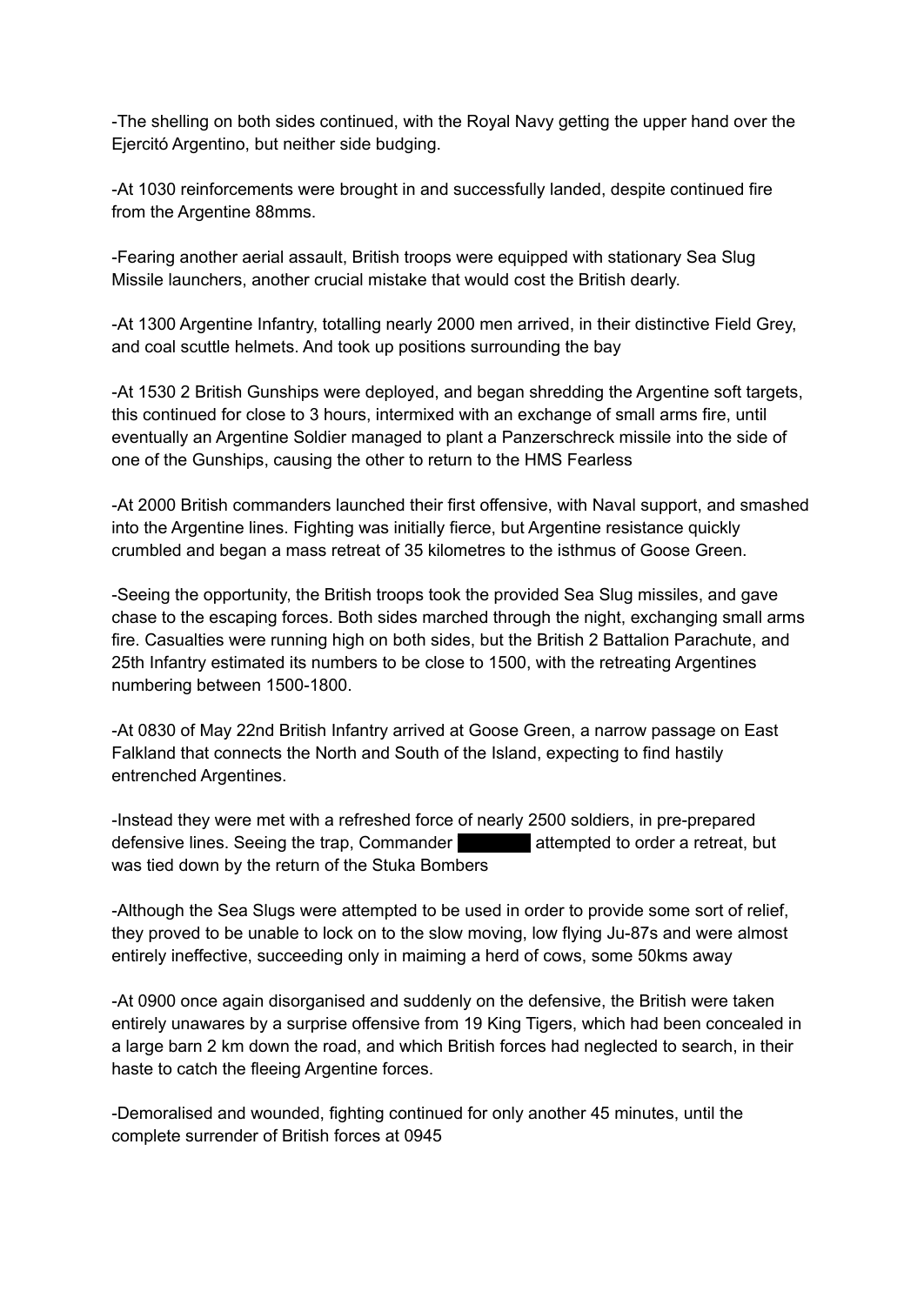## Excerpt from a televised speech to the nation from the Balcony of the Casa Rosada by "El Presidente" Juan Perón, June 5th 1972

## *Translated from Spanish*

"People of Argentina, my gallant allies, and viewers from around the world, today I have the privilege of being the first, elected, and free leader of Argentina and Las Malvinas! British forces have tendered to me their surrender, and we hold them now, graciously, as our honoured guests, awaiting their return to Britain.

Let no man say that The Falklands are not Argentine! *Las Malvinas son Argentinas!"*

## *The crowd begins to chant the slogan as the President turns solemn*

"But Argentines, it is not me alone who is to be thanked for this glorious victory, it is you. The noble sacrifice of brave Argentines, such as pilot Hans-Ulrich Rudel, who at 56, fought like a man half his age, and gave everything to drive the British Colonialists from rightful Argentine soil! Let his sacrifice, and the sacrifices of 800 others forever be remembered, and let June 5th forever be remembered as our national day of pride!"

#### *The crowd again rises up in cheers*

"Finally Argentines, I would like to thank our gallant allies, who came here in their hundreds some 27 years before, I have with me the Chair of the German People's National Socialist Refugee Council, Herr Martin Bormann. His people were too victims of colonial repression by the European Empires, and were forced to flee to the welcome arms of their new motherland. Now these stateless people have a new home, forevermore, in Argentina. This victory would not have been possible without cunning generals like Señor Schörner and Señor Jodl, or Admiral Dönitz, whose U-boats prevented further naval assaults from invading forces. All these men are Argentines as much as you or I and I thank them for their service!"

*The crowd erupts to a chant of* "Viva Perón, Viva Bormann, Viva Argentina!" *with a noticeable display of Roman salutes from some of the crowd's more elderly members.*

Frontpage Article of The Sun

Friday 29th of Feb, 1974

### **Thatcher wins in landslide!**

Margaret Thatcher has unseated incumbent Prime Minister Ted Heath in yesterday's election, becoming Britain's 4th Labour Prime Minister, and its first female one. Mrs Thatcher rode in on a wave of jingoistic, anti-fascist sentiment, promising to "Preserve Britain's place on the world stage" and criticising the Heath government for the disastrous Falkands War of 1972.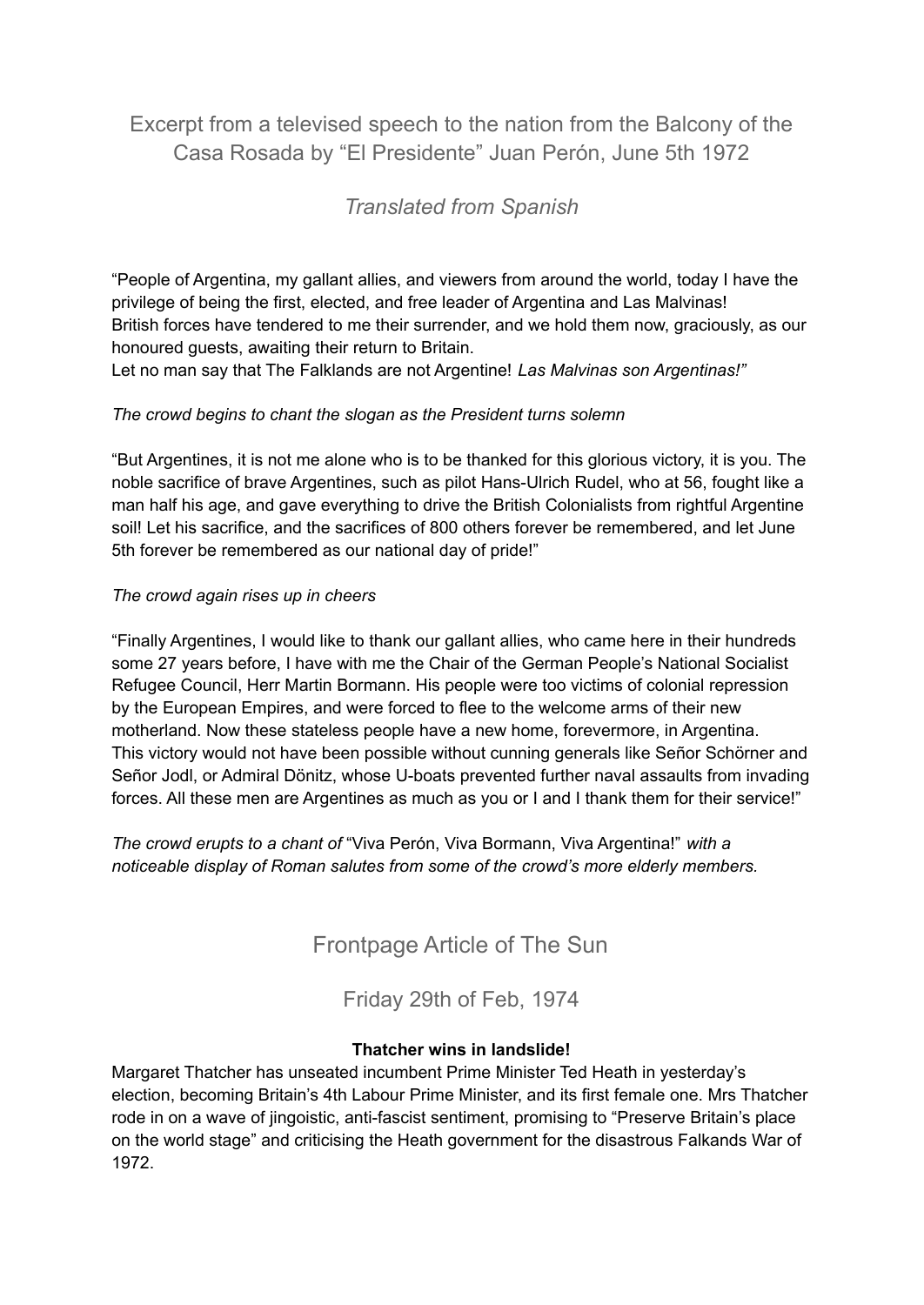She also criticised Britain's traditional allies of America, and France, for their reluctance to assist in the war, hinting at drawing Britain closer to the eastern bloc, saying; "What was The Second Great War for, if we roll over to the Krauts no more than a quarter century later? Britain's sons bled in France to stop Hitler, so why now do you shirk your duty to take the fight to his disciples? ...It seems as though only the Reds know what it means to fight fascism."

Mrs. Thatcher has been in the public eye since she resigned from her role as secretary of education following Heath's conduct of the war, and humiliating peace treaty, making the unexpected move of crossing the aisle to join Wilson's Labour. Becoming a vocal opponent of her former colleagues, she proved to be a powerful and popular firebrand that spoke the mind of an increasingly disgruntled British people, emphasising her humble roots as a Grocer's daughter.And so it was no wonder when her leadership challenge of last year toppled the mild and frail Wilson, in favour of a "New Labour" built upon a hardline, anti-fascist foreign policy, and a strong social net for veterans.

It appears she's taken this popularity all the way to the top, with "New Labour" candidates sweeping nationwide, such as the latest "Baby of the House", Anthony Blair, from Sedgewick, at only 21 being elected on a passionate platform of "we must bring them the bomb, before they can bring the bomb to us", warning of potential WMDs in Fascist Argentina. This sabre rattling is only expected to escalate as PM Thatcher has already delivered an address to the Nation in which she promises to "undo the mistakes of the previous government, by any means necessary"

Frontpage of Pravda (English)

November 5th, 1974

### **Death Blow to the Rat's Lair!**

### *Za Rodinu, Rule Britannia!*

Comrade Brezhnev was overjoyed today, to compliment Comrade Thatcher on finally ridding the world of the Hitlerite threat. For the last 3 months, joint British-Soviet forces have engaged the fascist menace of Argentina at sea and by air. The senile puppet of Perón, being unable to match the combined Red Fleets, despite interference from his capitalist lackeys of America and NATO.

Since the British Special Boat Service landed in Buenos Aires in October, the entire nation has been up in flames, with fruitless assaults from the Nazi menace against the united armies of Britain and Russia. Fighting in the streets of Buenos Aires was tough, but the spirit of The Great Patriotic War was tougher, and the despots were forced to retreat to Córdoba. Here they again attempted to hold back the red tide, the fascists hiding behind their curtain of iron waited and waited for the oncoming assault.

But no more would the allied armies, which had spent so many lives ridding Europe of the German menace, waste any more sons to protect the lives of Argentines. And so yesterday, Comrade Thatcher of the United Socialist Kingdom, took the brave decision of unleashing